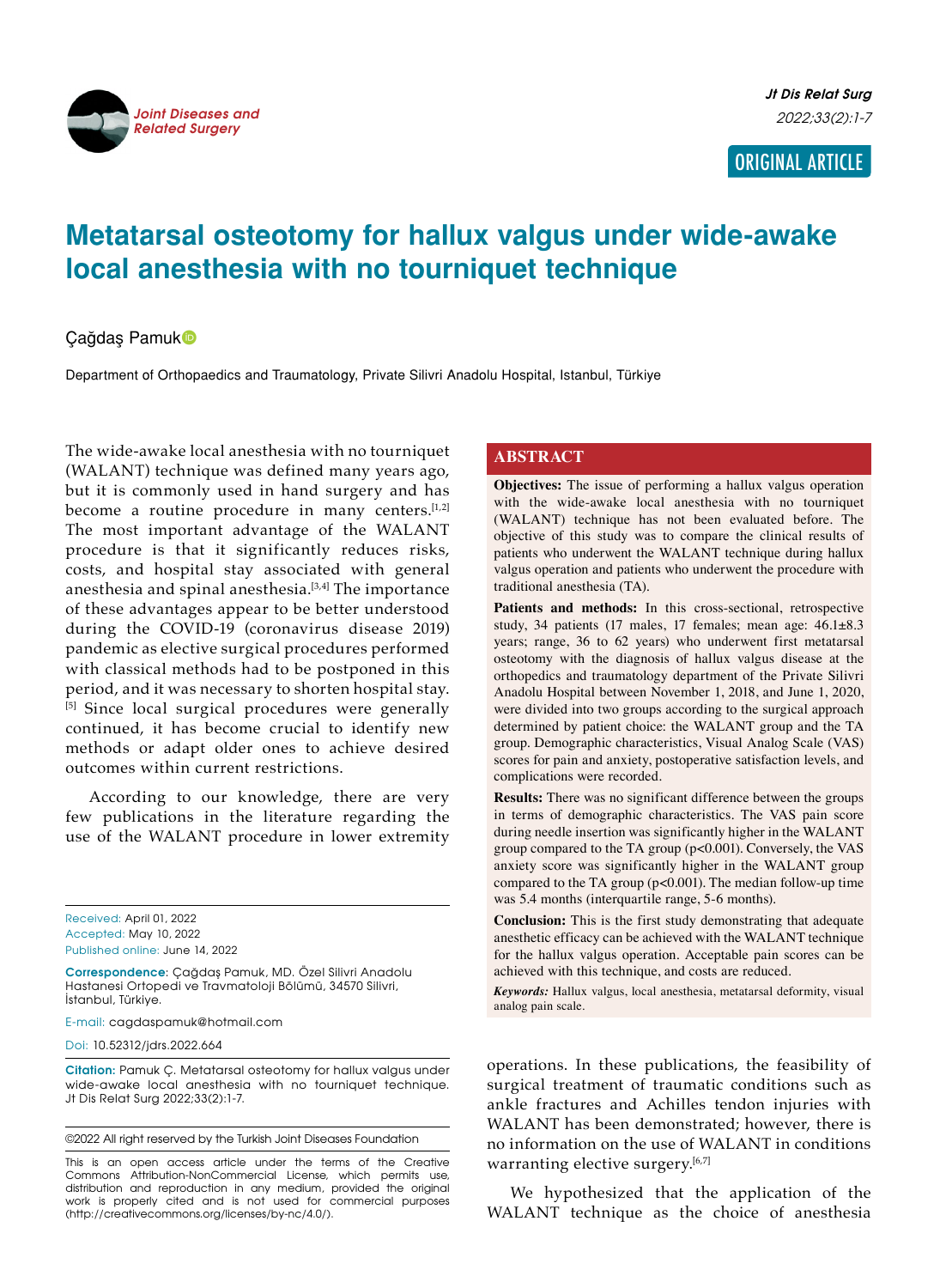in hallux valgus, which is common and surgically threated, may be advantageous compared to traditional anesthetic methods. Consequently, this study aimed to evaluate the clinical results of patients who underwent surgery with the WALANT technique and compare findings with those who underwent traditional anesthesia (TA) for the treatment of hallux valgus.

### **PATIENTS AND METHODS**

The retrospective, cross-sectional study was conducted with 34 patients (17 males, 17 females; mean age: 46.1±8.3 years; range, 36 to 62 years) who underwent hallux valgus operation with metatarsal osteotomy at the orthopedics and traumatology department of the Private Silivri Anadolu Hospital between November 1, 2018, and June 1, 2020. All patients who underwent metatarsal osteotomy and soft tissue treatment due to hallux valgus within the specified dates were included. Patients with peripheral vascular disease, those who had diabetic ulcers or infected wounds in the tissue to be operated on, those who had undergone a previous operation in the same area, those who did not undergo metatarsal osteotomy, and those who did not provide written informed consent were excluded from the study.

The patients were informed about the operation processes. The advantages and disadvantages of the WALANT procedure and the TA method were explained. Spinal anesthesia was applied to all patients who decided on the TA method. None of the patients required general anesthesia. The method preferred by the patients was applied, and two groups were formed accordingly. The WALANT group included 15 patients, and the TA group consisted of 19 patients.

Age, sex, body mass index, operated side, hallux valgus angle, intermetatarsal angle, American Society of Anesthesiologists classification, surgical technique, duration of operation, hospital stay, and complications were recorded. Visual Analog Scale (VAS) for pain and VAS for anxiety (VAS-A) scores during the operation were evaluated.

In the postoperative period, patients were asked to score their level of satisfaction with the procedure between 0 (completely dissatisfied) and 10 (maximum satisfaction). Considering these scores, satisfaction was grouped as follows: very high (satisfaction score >7), high (satisfaction score 6 or 7), medium (satisfaction score 4 or 5), and low (satisfaction score <4).

For the WALANT technique, a 20 mL solution consisting of 1 mL of epinephrine (1:100,000) and 19 mL of 2% lidocaine was prepared, and then it was diluted with 20 mL of normal saline to form a 40 mL working solution. The surgery was initiated by marking the incision lines to be made for hallux valgus. Afterward, 10 mL of the prepared solution was injected into the first, second, and third intermetatarsal spaces, and digital nerves were blocked from the proximal. Initially, 0.5 mL of solution was administered while the needle was in the subcutaneous tissue, and the remaining solution was injected into the intermetatarsal space and plantar of the metatarsals by slowly advancing the needle. Then, 10 to 20 mL of solution was injected under the skin along the dorsomedial line of the first metatarsal, extending to the distal and proximal of the incision line (Figure 1). During the injections, we kept a 30-sec interval between two injections to reduce the level of pain during the second injection. The first incision was made at least 15 min after completion of injections. Before the incision was made, the efficacy of anesthesia was tested by inserting a needle over the incision. Throughout all procedures, 27G needles were used for injections.

A tourniquet was not used in the group that underwent surgery with the WALANT technique. Scarf or chevron osteotomy was used for the first metatarsal correction in the patients included in the study.



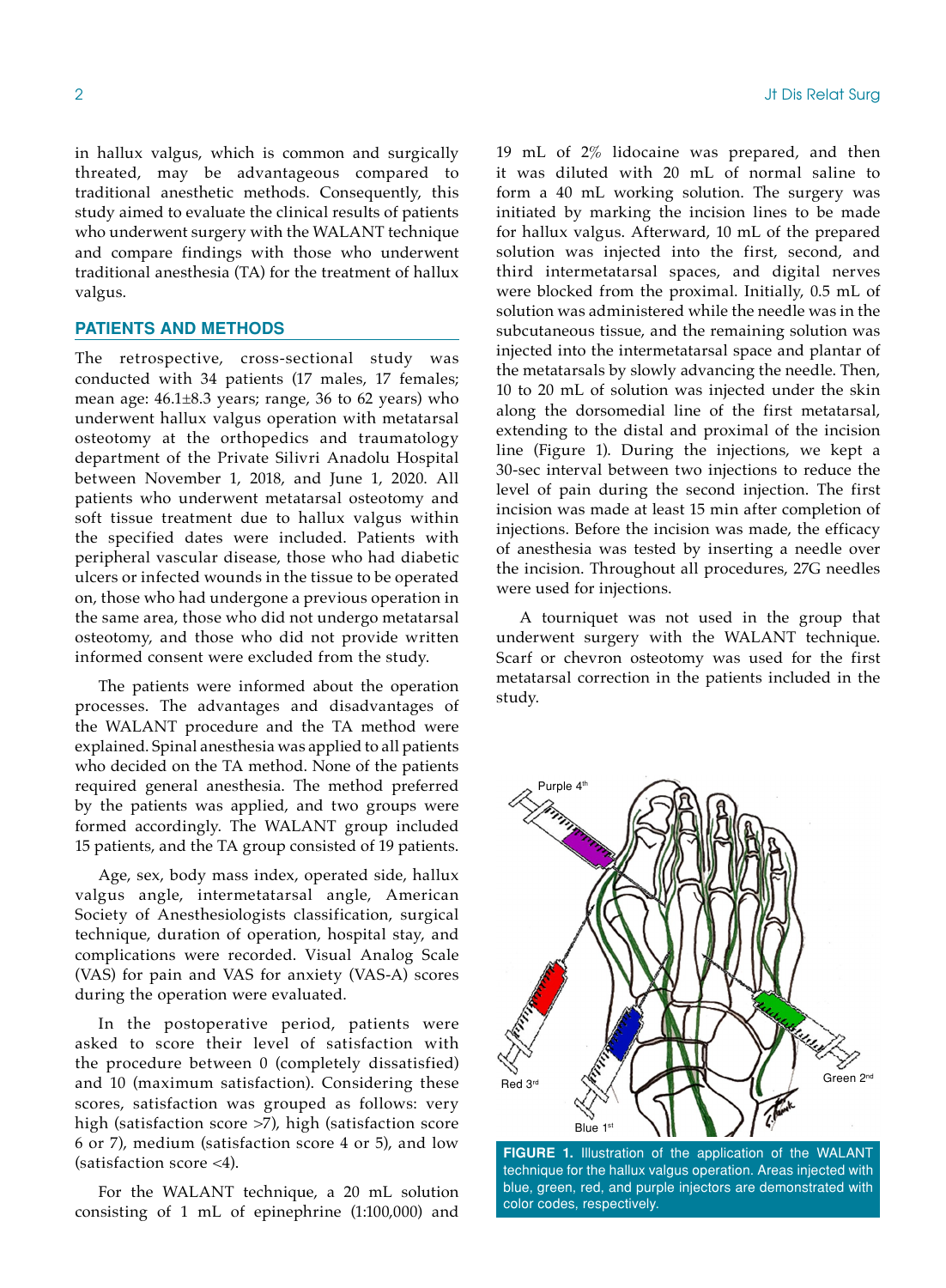|                                                                                                                                                                                           |                |               |                     |                |                | TABLE    |                                          |                |                |               |                |                |       |
|-------------------------------------------------------------------------------------------------------------------------------------------------------------------------------------------|----------------|---------------|---------------------|----------------|----------------|----------|------------------------------------------|----------------|----------------|---------------|----------------|----------------|-------|
|                                                                                                                                                                                           |                |               |                     |                |                |          | Summary of the patients' characteristics |                |                |               |                |                |       |
|                                                                                                                                                                                           |                | WALANT        | $group (n=15)$      |                |                |          | TA group (n=19)                          |                |                |               | Total $(n=34)$ |                |       |
|                                                                                                                                                                                           | ⊆              | $\approx$     | Median              | $\overline{6}$ | $\mathbf{C}$   | $\delta$ | Median                                   | $\overline{G}$ | $\mathbf{C}$   | $\frac{6}{6}$ | Median         | $\overline{G}$ | Q     |
| Age (year)                                                                                                                                                                                |                |               | 45                  | 36-58          |                |          | 47                                       | 38-62          |                |               | 46.1           | 36-62          | 0.366 |
| Sex                                                                                                                                                                                       |                |               |                     |                |                |          |                                          |                |                |               |                |                | 0.300 |
| Male                                                                                                                                                                                      | თ              | 60            |                     |                | $\infty$       | 42.1     |                                          |                | $\overline{1}$ | 50            |                |                |       |
| Female                                                                                                                                                                                    | ဖ              | $\frac{4}{3}$ |                     |                | ∓              | 57.9     |                                          |                | $\overline{1}$ | 50            |                |                |       |
| BMI (kg/m <sup>2</sup> )                                                                                                                                                                  |                |               | 22.1                | 19.2-24.6      |                |          | 22.8                                     | $19.1 - 23.4$  |                |               | 22.49          | 19.3-24.6      | 0.376 |
| Operated side                                                                                                                                                                             |                |               |                     |                |                |          |                                          |                |                |               |                |                | 0.260 |
| Right                                                                                                                                                                                     | $\overline{C}$ | 66.6          |                     |                | თ              | 47.4     |                                          |                | စ္             | 55.9          |                |                |       |
| Left                                                                                                                                                                                      | 5              | 33.3          |                     |                | $\overline{C}$ | 52.6     |                                          |                | 15             | 44.1          |                |                |       |
| Radiographic evaluation                                                                                                                                                                   |                |               |                     |                |                |          |                                          |                |                |               |                |                |       |
| A<br>NH                                                                                                                                                                                   |                |               | 29                  | 25-34          |                |          | 27                                       | 24-32          |                |               | 27.88          | 24 - 34        | 0.413 |
| M <sub>A</sub>                                                                                                                                                                            |                |               | 8.8                 | $8-11$         |                |          | შ<br>მ                                   | $8 - 11$       |                |               | 9.08           | $8-11$         | 0.353 |
| During stay hospital (day)                                                                                                                                                                |                |               | 0.46                | $\overline{c}$ |                |          | $\frac{51}{2}$                           | $1 - 2$        |                |               | 7.67           | $0 - 2$        | 0.146 |
| Operation time (')                                                                                                                                                                        |                |               | 44                  | $38 - 51$      |                |          | 47                                       | 38-68          |                |               | 45.67          | 38-68          | 0.327 |
| <b>ASA</b>                                                                                                                                                                                |                |               | $\overline{\Omega}$ | $1 - 3$        |                |          | 2.3                                      | $1 - 3$        |                |               | 2.2            | $1 - 3$        | 0.275 |
| Follow up time (month)                                                                                                                                                                    |                |               | 5                   | 5-6            |                |          | 5                                        | 5-6            |                |               | 5              | 5-6            | 0.299 |
| TA: Traditional anesthesia; IQR: Interquartile range; BMI: Body mass index; HVA: Hallux valgus angle; IMA: Intermetatarsal angle ('): minute; ASA: American Society of Anesthesiologists. |                |               |                     |                |                |          |                                          |                |                |               |                |                |       |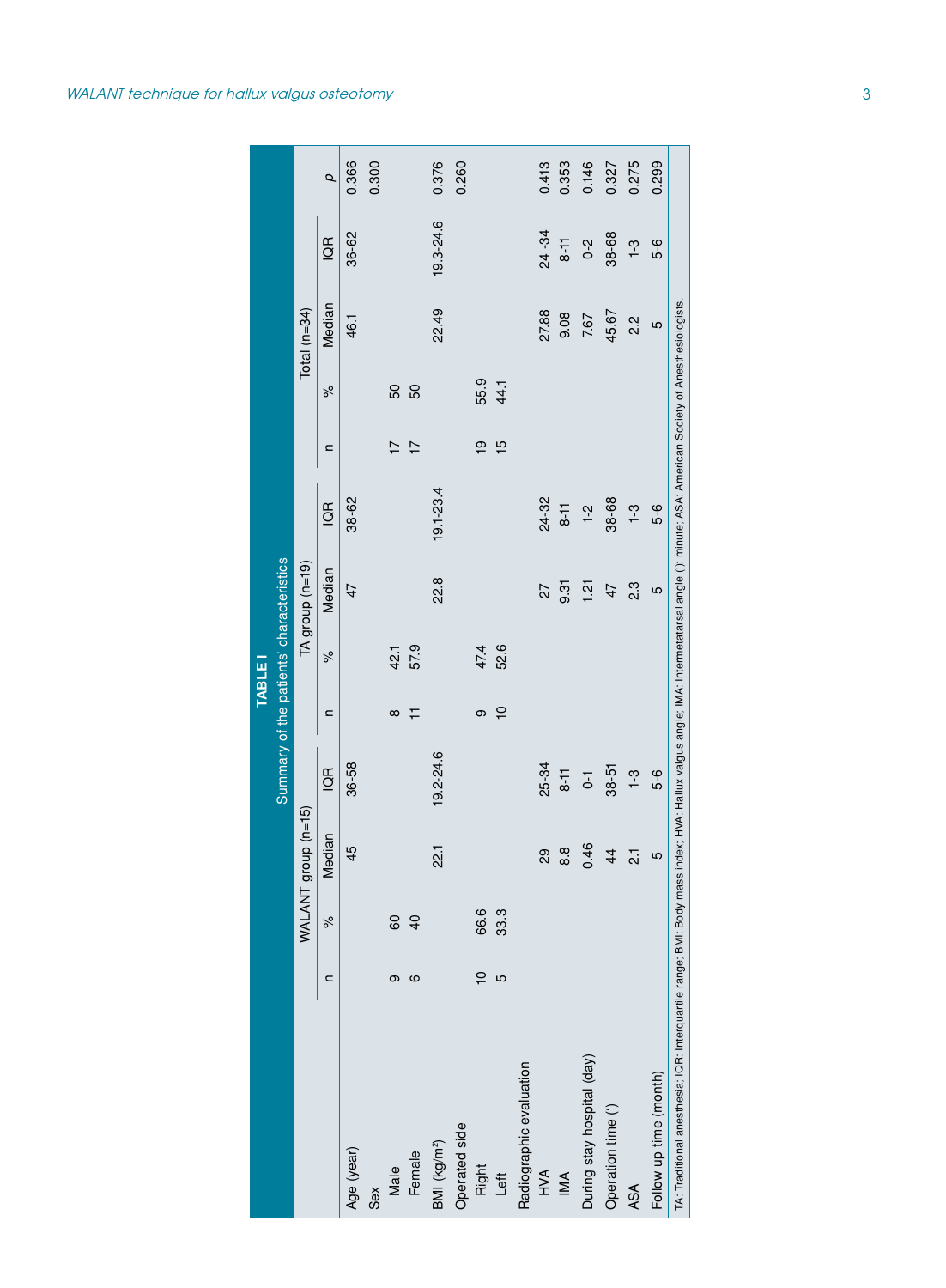|                                                                                 |               |              |                      |                         |                         | <b>TABLE II</b>  |                                                       |                              |                     |              |                          |                            |                            |
|---------------------------------------------------------------------------------|---------------|--------------|----------------------|-------------------------|-------------------------|------------------|-------------------------------------------------------|------------------------------|---------------------|--------------|--------------------------|----------------------------|----------------------------|
|                                                                                 |               |              |                      |                         |                         |                  | Summary of patient characteristics related to surgery |                              |                     |              |                          |                            |                            |
|                                                                                 |               | WALANT       | $group(n=15)$        |                         |                         |                  | TA group (n=19)                                       |                              |                     |              | Total $(n=34)$           |                            |                            |
|                                                                                 | n             | ಸಿ           | Median               | $\frac{1}{2}$           | ⊆                       | $\frac{6}{6}$    | Median                                                | $\frac{1}{2}$                | ⊂                   | ಸಿ           | Median                   | $\frac{a}{2}$              | p                          |
| VAS score                                                                       |               |              |                      |                         |                         |                  |                                                       |                              |                     |              |                          |                            |                            |
| During needle penetration                                                       |               |              |                      |                         |                         |                  |                                                       |                              |                     |              |                          |                            |                            |
| During operation                                                                |               |              | 7.66<br>0.66<br>7.04 | 2 - 5<br>2 - 6<br>2 - 7 |                         |                  |                                                       | 4 - 5<br>4 - 6<br>4 - 6      |                     |              | 5.85<br>0.4.05<br>0.4.05 | $4 - 5$<br>$4 - 5$         |                            |
| Postoperative (6 <sup>th</sup> hour)                                            |               |              |                      |                         |                         |                  |                                                       |                              |                     |              |                          |                            | $-0.001$<br>0.068<br>0.480 |
| Vas anxiety score                                                               |               |              |                      |                         |                         |                  |                                                       |                              |                     |              |                          |                            |                            |
| During needle penetration                                                       |               |              | 6.33                 |                         |                         |                  |                                                       |                              |                     |              |                          |                            |                            |
| During operation                                                                |               |              | 3.6                  | 6 9 9<br>6 9 9<br>6 9 9 |                         |                  | 2. 8. 2.<br>2. 8. 2.                                  | <b>ဝိ ကို</b> 4<br>ထို ကို 4 |                     |              | 8<br>8<br>6 0 0<br>9 0   | <b>စ် ကို</b><br>စိုက် ကို |                            |
| Postoperative (6 <sup>th</sup> hour)                                            |               |              | 3.6                  |                         |                         |                  |                                                       |                              |                     |              |                          |                            | $-0.001$<br>0.178<br>0.464 |
| Osteotomy type                                                                  |               |              |                      |                         |                         |                  |                                                       |                              |                     |              |                          |                            | 0.913                      |
| Distal Chevron                                                                  | S<br>Ю        | 33.3<br>66.6 |                      |                         | ှု<br>ဖ                 | 31.6<br>68.4     |                                                       |                              | $\mathbb{S}^2$<br>⋍ | 32.6<br>67.6 |                          |                            |                            |
| Scarf                                                                           |               |              |                      |                         |                         |                  |                                                       |                              |                     |              |                          |                            |                            |
| Complication                                                                    |               |              |                      |                         |                         |                  |                                                       |                              |                     |              |                          |                            | 0.862                      |
| Yes                                                                             |               | 67           |                      |                         |                         | ნ 34.7<br>თ<br>მ |                                                       |                              | <u>ని</u>           | 5.4<br>54.1  |                          |                            |                            |
| $\frac{1}{2}$                                                                   | $\frac{4}{4}$ | 93.3         |                      |                         | $\frac{\infty}{\infty}$ |                  |                                                       |                              |                     |              |                          |                            |                            |
| TA: Traditional anesthesia; IQR: Interquartile range; VAS: Visual Analog Scale. |               |              |                      |                         |                         |                  |                                                       |                              |                     |              |                          |                            |                            |

The patients were followed up in the hospital for one day. All patients were postoperatively recommended to use two tablets of diclofenac sodium (total of 50 mg per day) and acetaminophen 500 mg for one week. Patients were advised to rest and elevate their operative foot for two weeks after surgery. The dressings were removed at the two-week follow-up. Follow-up visits occurred in the second week, the fourth week, the third month, and the sixth month after surgery.

#### **Statistical analysis**

All analyses were performed using the IBM SPSS version 21.0 software (IBM Corp., Armonk, NY, USA). The variables were tested for normality by the Shapiro-Wilk test. Data are expressed in median (interquartile range [IQR]) for continuous variables and frequency (percentage) for categorical variables. Nonnormally distributed variables were analyzed using the Mann-Whitney U test. Categorical variables were evaluated using the chi-square test or Fisher exact test. A *p* value of <0.05 was accepted as statistically significant.

#### **RESU LTS**

Median follow-up time was 5.4 months (IQR, 5-6 months). There was no significant difference between the groups in terms of sex, age, body mass index, and follow-up time ( $p=0.300$ ,  $p=0.366$ ,  $p=0.376$ , and p=0.299, respectively). The operated side was the right side in 66.6% of the WALANT group and 47.4% of the TA group. There was no significant difference between the groups in terms of the operated side  $(p=0.260)$ . The hallux valgus angle and intermetatarsal angle of the TA group and WALANT group were similar  $(p=0.413$  and  $p=0.353$ , respectively). Additionally, hospital stay, operation time, and American Society of Anesthesiologists class of the patients were also found to be similar ( $p=0.146$ ,  $p=0.327$ , and  $p=0.275$ , respectively; Table I).

Visual Analog Scale scores were similar between the groups during operation and at postoperative 6 h  $(p=0.068, p=0.480,$  respectively). The VAS score during needle insertion was significantly higher in the WALANT group compared to the TA group  $(p<0.001)$ . Conversely, the VAS-A score was significantly higher in the TA group than in the WALANT group  $(p<0.001)$ . Overall, 11 (32.4%) of the osteotomies were performed via the distal chevron approach, and 23 (67.6%) were performed via scarf osteotomy. When the total costs between the groups were examined, it was seen that the average cost was 20.3% less in the WALANT group. Regarding complications, superficial infection was observed in one patient in each group. There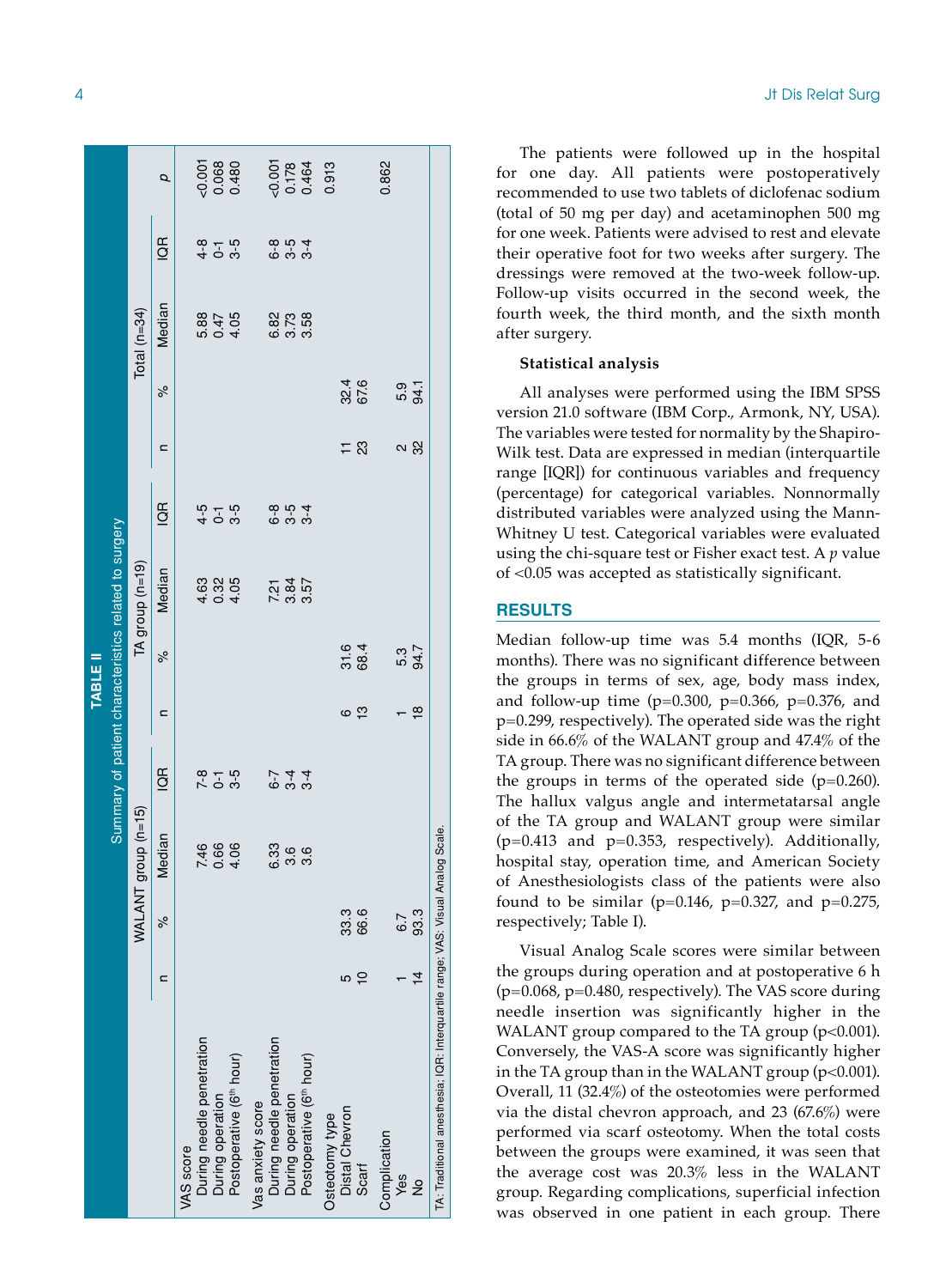was no significant difference between the groups in terms of postoperative satisfaction, osteotomy type, and complications ( $p=0.374$ ,  $p=0.913$  and  $p=0.862$ , respectively; Table II).

## **DISCUSSION**

In this study, it has been shown that first metatarsal osteotomy and soft tissue procedures for hallux valgus can be performed by the WALANT technique. There was no significant difference between spinal anesthesia, one of the TA methods, and WALANT in terms of intraoperative pain, supporting that this method is applicable for hallux valgus operation. The WALANT technique was first applied in hand surgery operations, and successful results have been reported.[8-10] In recent years, it has also found use in interventions for the lower extremities.<sup>[6,7]</sup>

It has been reported in studies on hand and wrist surgery that the development of new and more local regional anesthesia methods instead of TA methods reduces the length of stay in the hospital and reduces the operating costs.[11-13] However, information on the use of WALANT in foot and ankle surgery is limited. In our study, it is demonstrated that this method can be applied safely, and the costs are reduced by  $20.3\%$  compared to spinal anesthesia.<sup>[14]</sup> It has been observed that the most important part of this cost advantage is due to the absence of preoperative laboratory tests, not using the package sets used for spinal anesthesia, and the absence of the cost for the anesthesia team. It is seen that the WALANT technique is an advantageous method, particularly in foot and ankle procedures that require limited dissection, such as hallux valgus operations.

It has been reported that the WALANT application also shortens the duration of hospital stay in the surgical margin of foot and ankle traumas.<sup>[6,7]</sup> In our study, it was observed that there was no significant change in the length of hospital stay when compared with TA. We think that this is because hallux valgus operations are performed as outpatient surgeries in many centers.[15] However, one of the prominent advantages of the WALANT technique is that there is no need for preoperative tests. This situation emerges as a more practical and easily applicable treatment protocol with the application of the WALANT technique in hallux valgus operations, which is already an outpatient surgery.

In our study, it was observed that the pain level due to the injection in the operation area was higher in patients who were operated with the WALANT technique, but patient satisfaction was higher in both anesthesia techniques. We consider this may be due to the relatively less pain sensation in the lumbar region. In addition, it was observed that patients exhibited high anxiety due to needle puncturing in the lumbar region during spinal anesthesia. There are studies showing that this level of anxiety can even cause vasovagal symptoms.[16] Compared to the WALANT technique, this seems to be a disadvantage of spinal anesthesia.

In a prospective randomized controlled study in which the WALANT technique was first applied in the lower extremities, the WALANT technique and the tourniquet local anesthesia during implant removal from the distal fibula were compared, and it was shown that postoperative pain and hospital stay were significantly reduced in the WALANT technique.[17] In a study comparing the WALANT method and general anesthesia in forefoot surgery, it was reported that postoperative pain and anxiety decreased significantly.<sup>[18]</sup> In our study, it was observed that pain and anxiety were lower in the WALANT group during hallux valgus surgery, which was consistent with previous studies.

Although not using a tourniquet in the WALANT technique seems to be a disadvantage at first glance, it has been observed that adequate hemostasis can be easily achieved without using a tourniquet in surgical incisions made in hallux valgus operations. Tourniquet application has risks such as muscle injury, functional weakness, decreased muscle strength, joint stiffness, and postoperative swelling during lower extremity surgery.<sup>[19]</sup> Previous studies have shown that tourniquets are also thought to be associated with increased postoperative pain and hospital stay.[20] In a study evaluating percutaneous osteotomies for hallux valgus operation, it was reported that tourniquets were not used to prevent the development of heat necrosis.[21] In the light of this information, we think that not using a tourniquet is among the advantages of this technique.

It is thought that the use of local anesthetic agents together with epinephrine may cause skin necrosis and circulation problems in the fingers due to the vasoconstrictor effect of epinephrine. However, in recent years, it has been revealed that the mixture of local anesthesia and epinephrine applied in appropriate doses does not cause circulatory problems and can be used safely.[22-24] In our study, no circulatory problems or skin necrosis related to local anesthetic injection were observed.

The limitations of our study are its retrospective design and small sample size. Despite these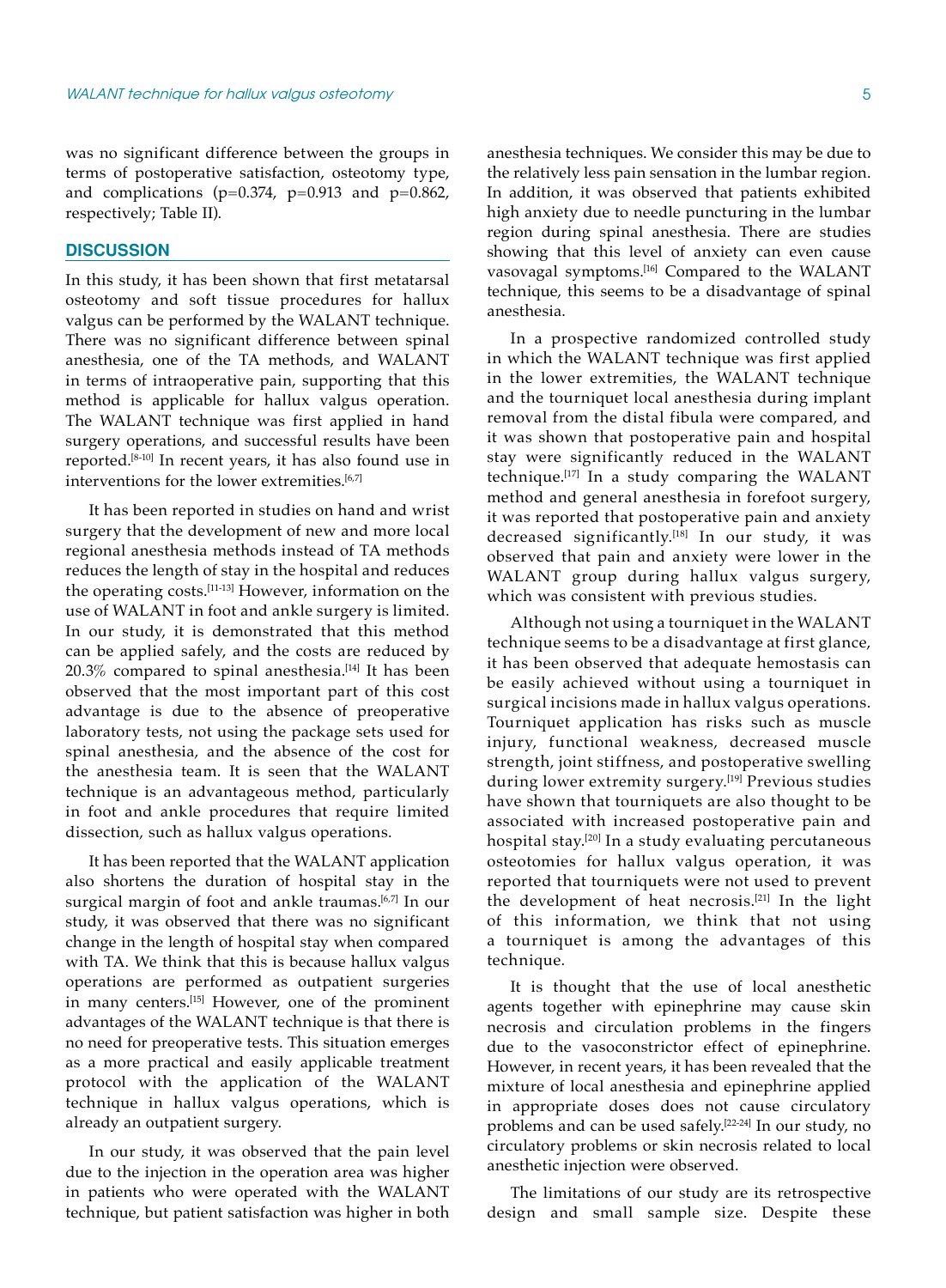limitations, we believe the data put forth in our study can encourage the use of WALANT in elective foot surgery, particularly in patients requiring surgery for hallux valgus disease.

In conclusion, the WALANT technique is a safe and feasible alternative in hallux valgus surgery. It provides many advantages, such as reducing anesthesia-related complications, hospital stay, and costs, not only in traumatic injuries but also in elective operations. It has been observed that adequate hemostasis can be achieved without the use of a tourniquet and that complications do not increase. Nevertheless, there is a need to reveal optimal anesthesia techniques with large prospective randomized controlled studies in the future.

**Ethics Committee Approval:** The study protocol was approved by the Istanbul Medipol University Non-Invasive Clinical Research Ethics Committee (E-10840098-772.02-763 04/02/2022). The study was conducted in accordance with the principles of the Declaration of Helsinki.

**Patient Consent for Publication:** A written informed consent was obtained from each patient.

**Data Sharing Statement:** The data that support the findings of this study are available from the corresponding author upon reasonable request.

**Conflict of Interest:** The author declared no conflicts of interest with respect to the authorship and/or publication of this article.

**Funding:** The author received no financial support for the research and/or authorship of this article.

#### **REFERENCES**

- 1. Kurtzman JS, Etcheson JI, Koehler SM. Wide-awake local anesthesia with no tourniquet: An updated review. Plast Reconstr Surg Glob Open 2021;9:e3507.
- 2. Arık HO, Baz AB, Yüncü M, Yapar A, Köse Ö. Comparison of infraclavicular brachial plexus block versus wideawake local anesthesia no-tourniquet technique in the management of radial shortening osteotomy. Jt Dis Relat Surg 2022;33:109-16.
- 3. Lalonde D, Martin A. Tumescent local anesthesia for hand surgery: Improved results, cost effectiveness, and wideawake patient satisfaction. Arch Plast Surg 2014;41:312-6.
- 4. Rhee PC, Fischer MM, Rhee LS, McMillan H, Johnson AE. Cost savings and patient experiences of a clinic-based, wide-awake hand surgery program at a military medical center: A critical analysis of the first 100 procedures. J Hand Surg Am 2017;42:e139-e147.
- 5. Turcotte JJ, Petre BM, Jones CM, Gelfand JM. Maintaining access to orthopaedic surgery during periods of operating room resource constraint: Expanded use of wide-awake surgery during the COVID-19 pandemic. J Am Acad Orthop Surg Glob Res Rev 2020;4:e20.00100.
- 6. Bilgetekin YG, Kuzucu Y, Öztürk A, Yüksel S, Atilla HA, Ersan Ö. The use of the wide-awake local anesthesia no

tourniquet technique in foot and ankle injuries. Foot Ankle Surg 2021;27:535-8.

- 7. Li YS, Chen CY, Lin KC, Tarng YW, Hsu CJ, Chang WN. Open reduction and internal fixation of ankle fracture using wide-awake local anaesthesia no tourniquet technique. Injury 2019;50:990-4.
- 8. Abitbol A, Merlini L, Masmejean EH, Gregory T. Applying the WALANT technique to surgical treatment of distal radius fractures. Hand Surg Rehabil 2021;40:277-82.
- 9. Lalonde D. Minimally invasive anesthesia in wide awake hand surgery. Hand Clin 2014;30:1-6.
- 10. Okamura A, Moraes VY, Fernandes M, Raduan-Neto J, Belloti JC. WALANT versus intravenous regional anesthesia for carpal tunnel syndrome: A randomized clinical trial. Sao Paulo Med J 2021;139:576-8.
- 11. Lin YC, Chen WC, Chen CY, Kuo SM. Plate osteosynthesis of single metacarpal fracture: WALANT technique is a cost-effective approach to reduce postoperative pain and discomfort in contrast to general anesthesia and wrist block. BMC Surg 2021;21:358.
- 12. Orman O, Yeniocak T, Baydar M, Şencan A, İpteç M, Öztürk K. The effect of wide-awake anesthesia, intravenous regional anesthesia, and infraclavicular brachial plexus block on cost and clinical scores of patients undergoing hand surgery. Hand Surg Rehabil 2021;40:382-8.
- 13. Lalonde DH. Conceptual origins, current practice, and views of wide awake hand surgery. J Hand Surg Eur Vol 2017;42:886-95.
- 14. Atik OS. What are the expectations of an editor from a scientific article? Jt Dis Relat Surg 2020;31:597-8.
- 15. Steinmuller L, Bartlomiejczyk S, Fernandez A, Hemmer J, Galois L. Outpatient surgery of the first ray of the foot: Post-operative pain monitoring at home. Foot (Edinb) 2021;46:101748.
- 16. Ekinci M, Gölboyu BE, Dülgeroğlu O, Aksun M, Baysal PK, Çelik EC, et at. The relationship between preoperative anxiety levels and vasovagal incidents during the administration of spinal anesthesia. Rev Bras Anestesiol 2017;67:388-94.
- 17. Poggetti A, Del Chiaro A, Nicastro M, Parchi P, Piolanti N, Scaglione M. A local anesthesia without tourniquet for distal fibula hardware removal after open reduction and internal fixation: The safe use of epinephrine in the foot. A randomized clinical study. J Biol Regul Homeost Agents 2018;32(6 Suppl 1):57-63.
- 18. Wright J, MacNeill AL, Mayich DJ. A prospective comparison of wide-awake local anesthesia and general anesthesia for forefoot surgery. Foot Ankle Surg 2019;25:211-4.
- 19. Konrad G, Markmiller M, Lenich A, Mayr E, Rüter A. Tourniquets may increase postoperative swelling and pain after internal fixation of ankle fractures. Clin Orthop Relat Res 2005;(433):189-94.
- 20. Smith TO, Hing CB. The efficacy of the tourniquet in foot and ankle surgery? A systematic review and meta-analysis. Foot Ankle Surg 2010;16:3-8.
- 21. Mikhail CM, Markowitz J, Di Lenarda L, Guzman J, Vulcano E. Clinical and radiographic outcomes of percutaneous Chevron-Akin osteotomies for the correction of hallux valgus deformity. Foot Ankle Int 2022;43:32-41.